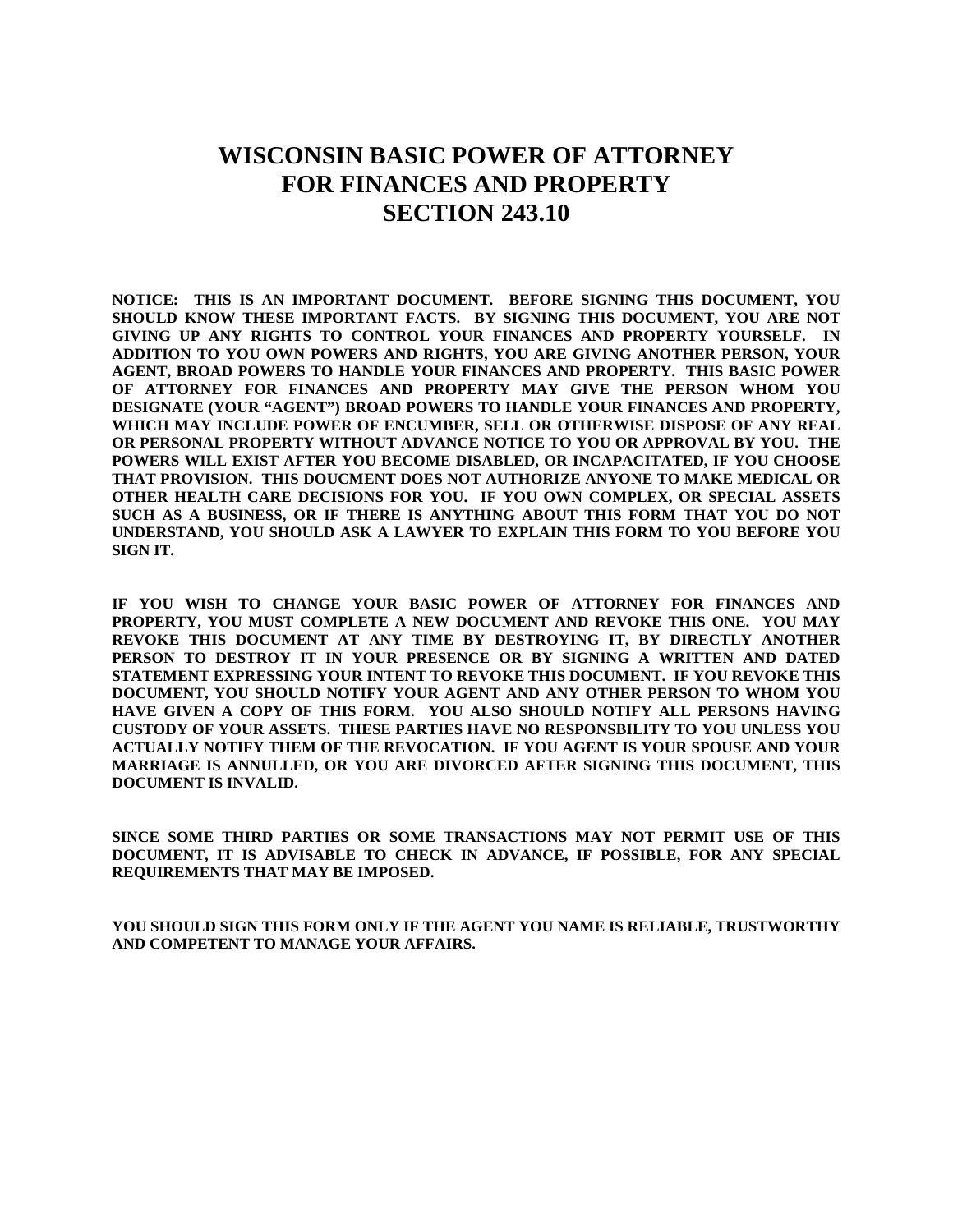# **WISCONSIN BASIC POWER OF ATTORNEY FOR FINANCES AND PROPERTY**

|                                                                                                                  | (Name),    |
|------------------------------------------------------------------------------------------------------------------|------------|
|                                                                                                                  | (Address), |
| $\qquad \qquad \qquad \qquad \text{(Name)},$                                                                     |            |
| of $\overline{\phantom{a}}$                                                                                      | (Address), |
| as my agent to act for me in any lawful way with respect to the powers initialed below. If the person or persons |            |
|                                                                                                                  |            |
| $of$ $\overline{\phantom{a}}$                                                                                    | (Address), |

to act for me in any lawful way with respect to the powers initialed below.

## **TO GRANT ONE OR MORE OF THE FOLLOWING POWERS, INITIAL THE LINE IN FRONT OF EACH POWER YOU ARE GRANTING. TO WITHHOLD A POWER, DO NOT INITIAL THE LINE IN FRONT OF IT. YOU MAY, BUT NEED NOT, CROSS OUT EACH POWER WITHHELD**

#### **HANDLING MY MONEY AND PROPERTY**

- *Initials*
- \_\_\_\_\_\_\_\_\_ 1. *PAYMENT OF BILLS:* My agent may make payments that are necessary or appropriate in connection with the administration of my affairs.
- \_\_\_\_\_\_\_\_\_ 2. *BANKING*: My agent may conduct business with financial institutions, including endorsing all checks and drafts made payable to my order and collecting the proceeds; signing in my name checks or orders on all accounts in my name or for my benefit; withdrawing funds from accounts in my name; opening accounts in my name; and entering into and removing articles from my safe deposit box.
- \_\_\_\_\_\_\_\_\_ 3. *INSURANCE:* My agent may obtain insurance of all types, as considered necessary or appropriate, settle and adjust insurance claims and borrow from insurers and 3rd parties using insurance policies as collateral.
- \_\_\_\_\_\_\_\_\_ 4. *ACCOUNTS:* My agent may ask for, collect and receive money, dividends, interest, legacies, and property due or that may become due and owing to me and give receipt for those payments.
- \_\_\_\_\_\_\_\_\_ 5. *REAL ESTATE:* My agent may manage real property; sell, convey and mortgage realty for prices and on terms as considered advisable; foreclose mortgages and take title to property in my name; and execute deeds, mortgages, releases, satisfactions and other instruments relating to realty.
- \_\_\_\_\_\_\_\_\_\_ 6. *BORROWING:* My agent may borrow money and encumber my assets for loans as considered necessary.
- \_\_\_\_\_\_\_\_\_\_ 7. *SECURITIES:* My agent may buy, sell, pledge and exchange securities of all kinds in my name; sign and deliver in my name transfers and assignments of securities; and consent in my name to reorganizations, mergers or exchange of securities for new securities.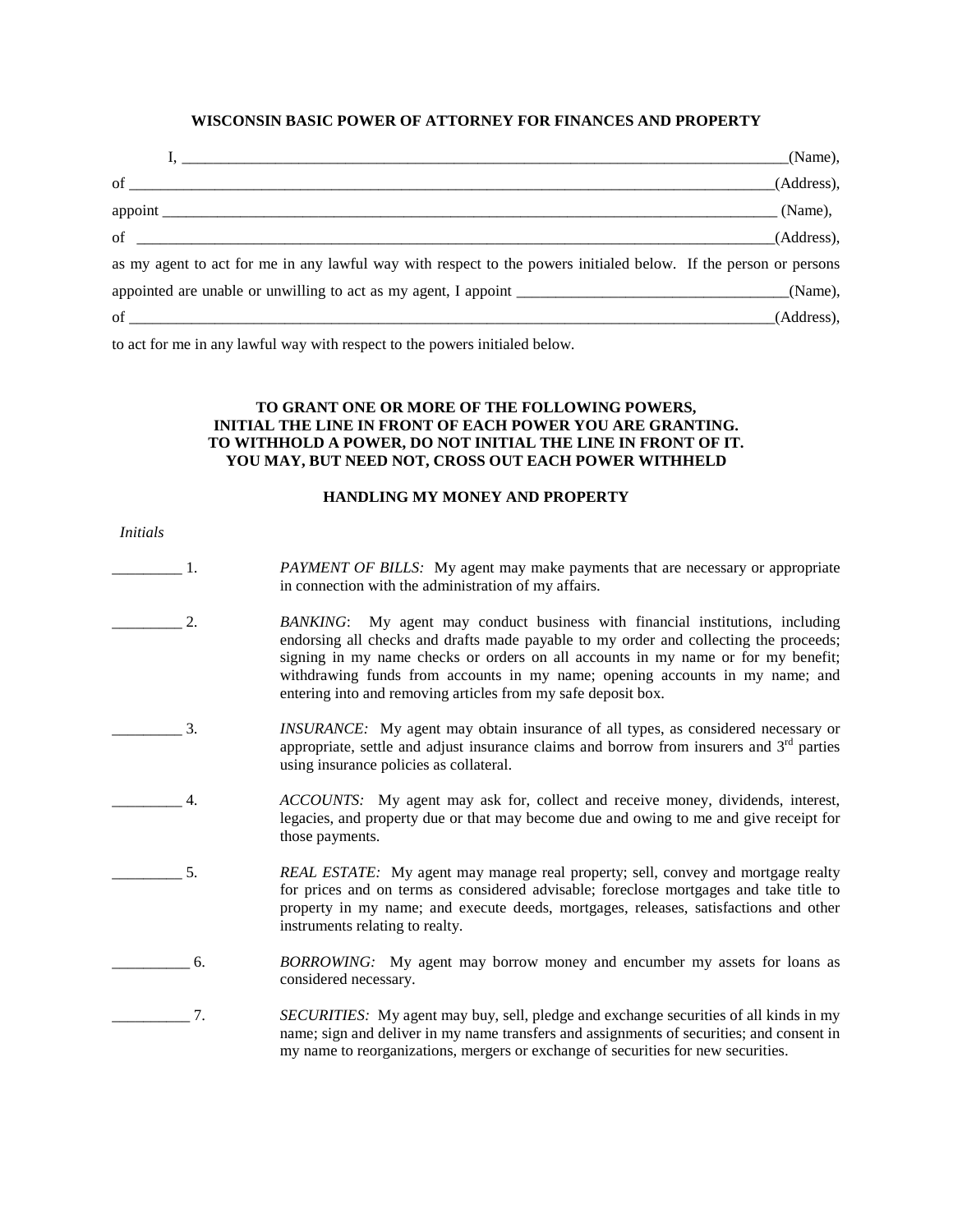- \_\_\_\_\_\_\_\_\_\_ 8. *INCOME TAXES:* My agent may make and sign tax returns; represent me in all income tax matters before any federal, state or local tax collecting agency; and receive confidential information and perform any acts that I may perform, including receiving refund check s and the signing of returns.
	- \_\_\_\_\_\_\_\_\_\_ 9. *TRUSTS:* My agent may transfer at any time any of my property to a living trust that has been established by me before the execution of this document.

#### **PROFESSIONAL AND TECHNICAL ASSISTANCE**

- \_\_\_\_\_\_\_\_\_\_ 10. *LEGAL ACTIONS:* My agent may retain attorneys on my behalf; appear for me in all actions and proceedings to which I may be a party; commence actions and proceedings in my name; and sign in my name all documents or pleadings of every description.
	- 11. *PROFESSIONAL ASSISTANCE:* My agent may hire accountants, attorneys, clerks, workers and others for the management, preservation and protection of my property and estate.
- 12. *GENERAL:* My agent may do any act or thing that I could do in my own property person if personally present, including managing or selling tangible assets, disclaiming a probate or nonprobate inheritance and providing support for a minor child or dependent adult. The specifically enumerated powers of the basic power of attorney for finances and property are not a limitation of this intended broad general power except that my agent may not take any action prohibited by law and my agent under this document may not:
	- a. Make medical or health care decisions for me.
	- b. Make, modify or revoke a will for me.
	- c. Other than a burial trust agreement under section 445.125, Wisconsin Statutes, enter into a trust agreement on my behalf or amend or revoke a trust agreement, entered into by me.
	- d. Change any beneficiary designation of any life insurance policy, qualified retirement plan, individual retirement account or payable on death account or the like whether directly or by canceling and replacing the policy on rollover to another plan or account.
	- e. Forgive debts owed to me or disclaim or waive benefits payable to me, except a probate or nonprobate inheritance.
	- f. Appoint a substitute or successor agent for me.
	- g. Make gifts.

#### **COMPENSATION TO AGENT FROM PRINCIPAL'S FUNDS**

\_\_\_\_\_\_\_\_\_\_ 13. *COMPENSATION:* My agent may receive compensation only in an amount not greater than that usual for the service to be performed if expressly authorized in the special instructions portion of this document.

#### **ACCOUNTING**

14. *ACCOUNTING:* My agent shall render an accounting (monthly)(quarterly)(annually) (CIRCLE ONE) to me or to \_\_\_\_\_\_\_\_\_\_\_\_\_\_\_\_\_\_\_\_\_\_\_\_\_\_\_\_\_\_\_\_\_\_\_\_\_\_\_\_\_\_\_(name),

\_\_\_\_\_\_\_\_\_\_\_\_\_\_\_\_\_\_\_\_\_\_\_\_\_\_\_\_\_\_\_\_\_\_\_\_\_\_\_\_\_\_\_\_\_\_\_\_\_\_\_\_\_\_\_\_\_\_\_\_\_\_\_\_(address),

during my lifetime and a final accounting to the personal representative of my estate, if any is appointed, after my death.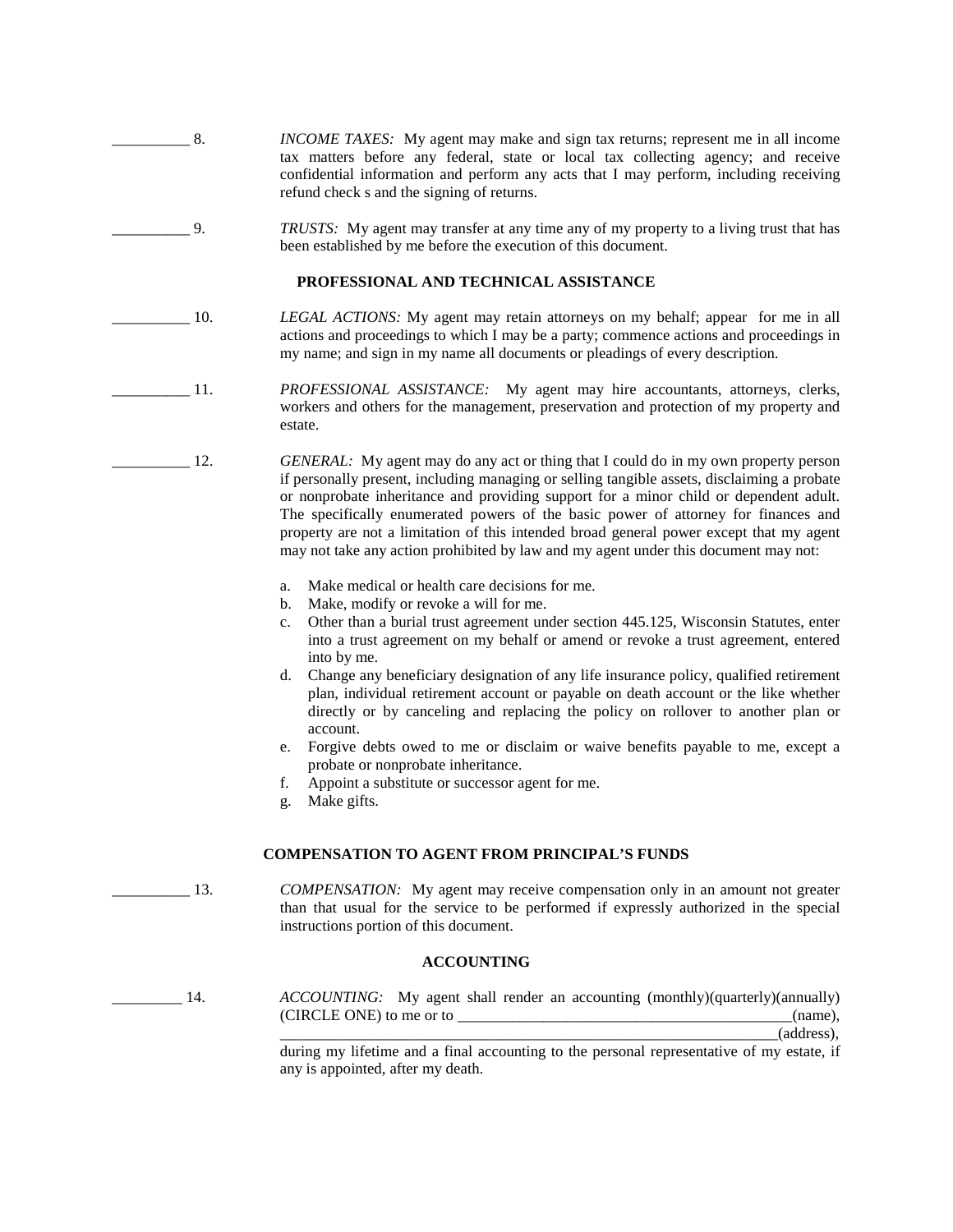## **NOMINATION OF GUARDIAN**

| GUARDIAN: If necessary, I nominate | (name),                              |
|------------------------------------|--------------------------------------|
|                                    | (address), as guardian of my         |
| person; and I nominate             | (name).                              |
|                                    | (address), as guardian of my estate. |

### **SPECIAL INSTRUCTIONS**

\_\_\_\_\_\_\_\_\_ 16. *SPECIAL INSTRUCTIONS:*

ON THE FOLLOWING LINE YOU MAY GIVE SPECIAL INSTRUCTIONS REGARDING THE POWERS GRANTED TO YOU AGENT. \_\_\_\_\_\_\_\_\_\_\_\_\_\_\_\_\_\_\_\_\_\_\_\_\_\_\_\_\_\_\_\_\_\_\_\_\_\_\_\_\_\_\_\_\_\_\_\_\_\_\_\_\_\_\_\_\_\_\_\_\_\_\_\_\_\_\_\_\_\_\_\_\_\_\_\_\_\_\_

\_\_\_\_\_\_\_\_\_\_\_\_\_\_\_\_\_\_\_\_\_\_\_\_\_\_\_\_\_\_\_\_\_\_\_\_\_\_\_\_\_\_\_\_\_\_\_\_\_\_\_\_\_\_\_\_\_\_\_\_\_\_\_\_\_\_\_\_\_\_\_\_\_\_\_\_\_\_\_ \_\_\_\_\_\_\_\_\_\_\_\_\_\_\_\_\_\_\_\_\_\_\_\_\_\_\_\_\_\_\_\_\_\_\_\_\_\_\_\_\_\_\_\_\_\_\_\_\_\_\_\_\_\_\_\_\_\_\_\_\_\_\_\_\_\_\_\_\_\_\_\_\_\_\_\_\_\_\_ \_\_\_\_\_\_\_\_\_\_\_\_\_\_\_\_\_\_\_\_\_\_\_\_\_\_\_\_\_\_\_\_\_\_\_\_\_\_\_\_\_\_\_\_\_\_\_\_\_\_\_\_\_\_\_\_\_\_\_\_\_\_\_\_\_\_\_\_\_\_\_\_\_\_\_\_\_\_\_

TO ESTABLISH WHEN, AND FOR HOW LONG, THE BASIC POWER OF ATTORNEY FOR FINANCES AND PROPERTY IS IN EFFECT, YOU MUST INITIAL ONLY ONE OF THE FOLLOWING 3 OPTIONS: **IF YOU DO NOT INITIAL ONE, OR IF YOU INITIAL MORE THAN ONE, THIS BASIC POWER OF ATTORNEY FOR FINANCES AND PROPERTY WILL NOT TAKE EFFECT:**

|  | Initials |  |
|--|----------|--|

- This basic power of attorney for finances and property becomes effective when I sign it and will continue in effect as a durable power of attorney under Section 243.07, Wisconsin Statutes, if I become disabled or incapacitated.
- This basic power of attorney for finances becomes effective only when both of the following apply:
	- a. I have signed it; and
	- b. I become disabled and incapacitated.

This basic power of attorney for finances and property becomes effective when I sign it BUT WILL CEASE TO BE EFFECTIVE IF I BECOME DISABLED OR INCAPACITATED.

I agree that any  $3<sup>rd</sup>$  party who receives a copy of this document may act under it. Revocation of this basic power of attorney is not effective as to a  $3^{rd}$  party until the  $3^{rd}$  party learns of the revocation. I agree to reimburse the  $3<sup>rd</sup>$  party for any loss resulting from claims that arise against the  $3<sup>rd</sup>$  party because of reliance of this basic power of attorney.

Signed this \_\_\_\_\_\_\_\_ day of \_\_\_\_\_\_\_\_\_\_\_\_\_\_\_\_\_\_\_\_\_\_\_\_\_\_, \_\_\_\_\_\_\_\_\_ (year).

(Your Signature)

\_\_\_\_\_\_\_\_\_\_\_\_\_\_\_\_\_\_\_\_\_\_\_\_\_\_\_\_\_\_\_\_\_\_\_\_\_\_\_\_\_